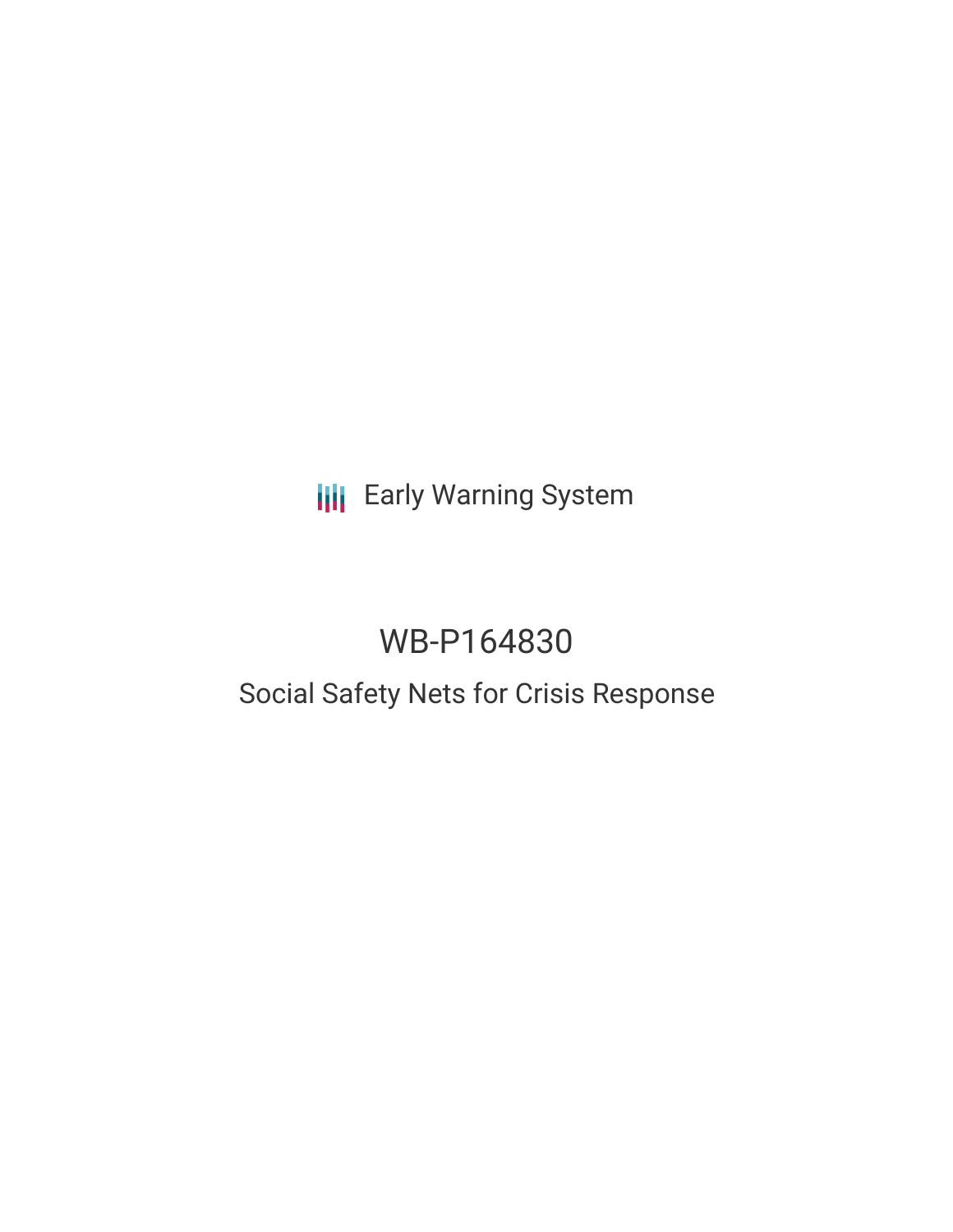

### **Quick Facts**

| <b>Countries</b>               | Cameroon             |
|--------------------------------|----------------------|
| <b>Financial Institutions</b>  | World Bank (WB)      |
| <b>Status</b>                  | Approved             |
| <b>Bank Risk Rating</b>        | B                    |
| <b>Voting Date</b>             | 2018-05-01           |
| <b>Borrower</b>                | Republic of Camaroon |
| <b>Sectors</b>                 | Law and Government   |
| <b>Investment Type(s)</b>      | Loan                 |
| <b>Investment Amount (USD)</b> | $$60.00$ million     |
| <b>Loan Amount (USD)</b>       | $$60.00$ million     |
| <b>Project Cost (USD)</b>      | \$60.00 million      |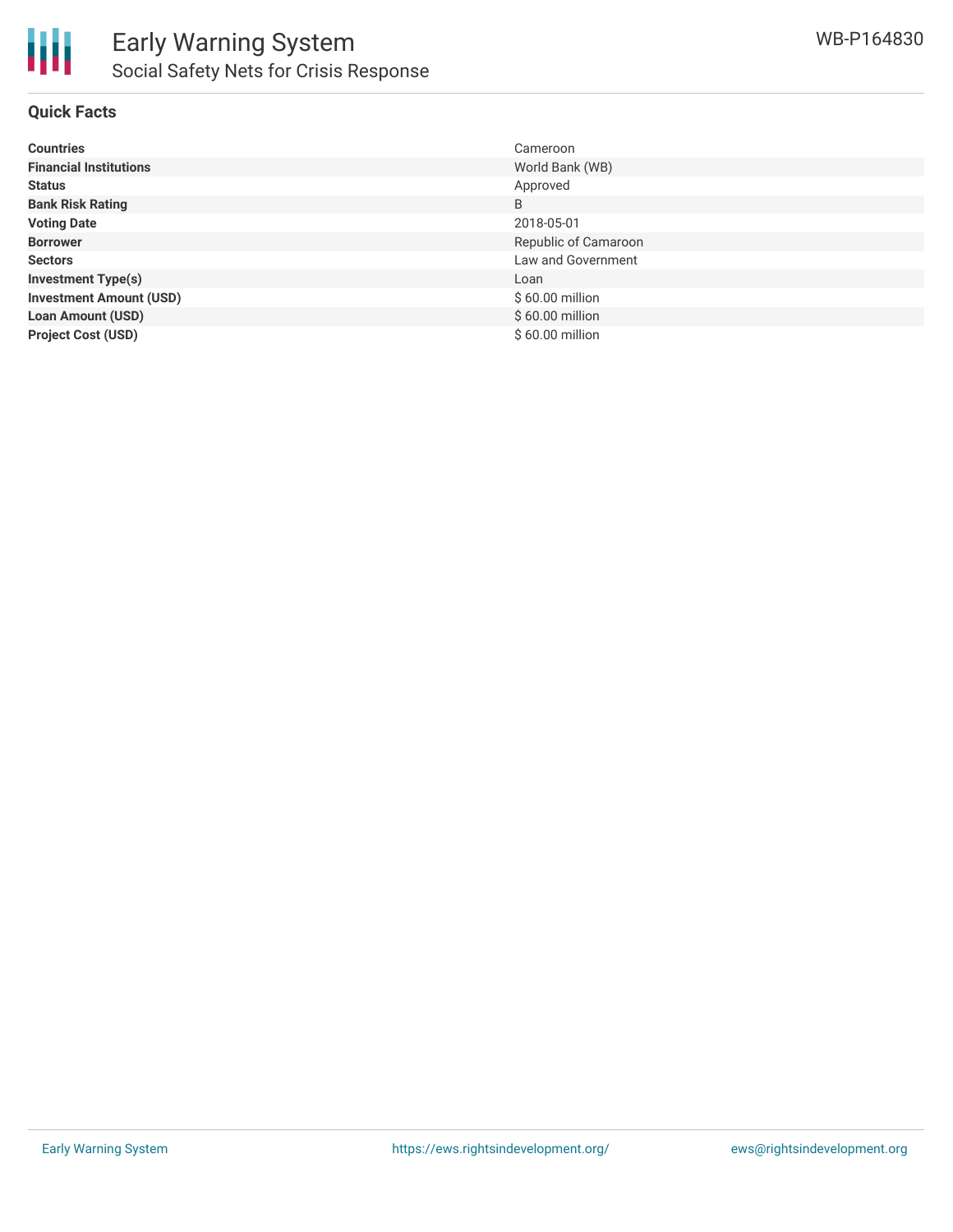

#### **Project Description**

According to WB documents, the project aims to support the establishment of a basic national safety net system including piloting targeted cash transfers and public works programs for the poorest and most vulnerable people in participating areas within the recipient's territory. The project has the following components:

Component 1. Laying the Foundations of a Safety Net System and Supporting Project Management

Component 2. Cash Transfer Program with Accompanying Measures to Boost Household Productivity

Component 3. Public Works Program Pilot

The Additional Financing (AF) will expand the Social Safety Net established under the parent project, mainly in regions hosting refugees and at risk of refugee influx, as well as in new regions affected by poverty and fragility. The scaling up will (a) alleviate poverty and vulnerability in host communities, (b) integrate refugees into national social protection systems, and (c) build peace and improve living conditions in fragile regions.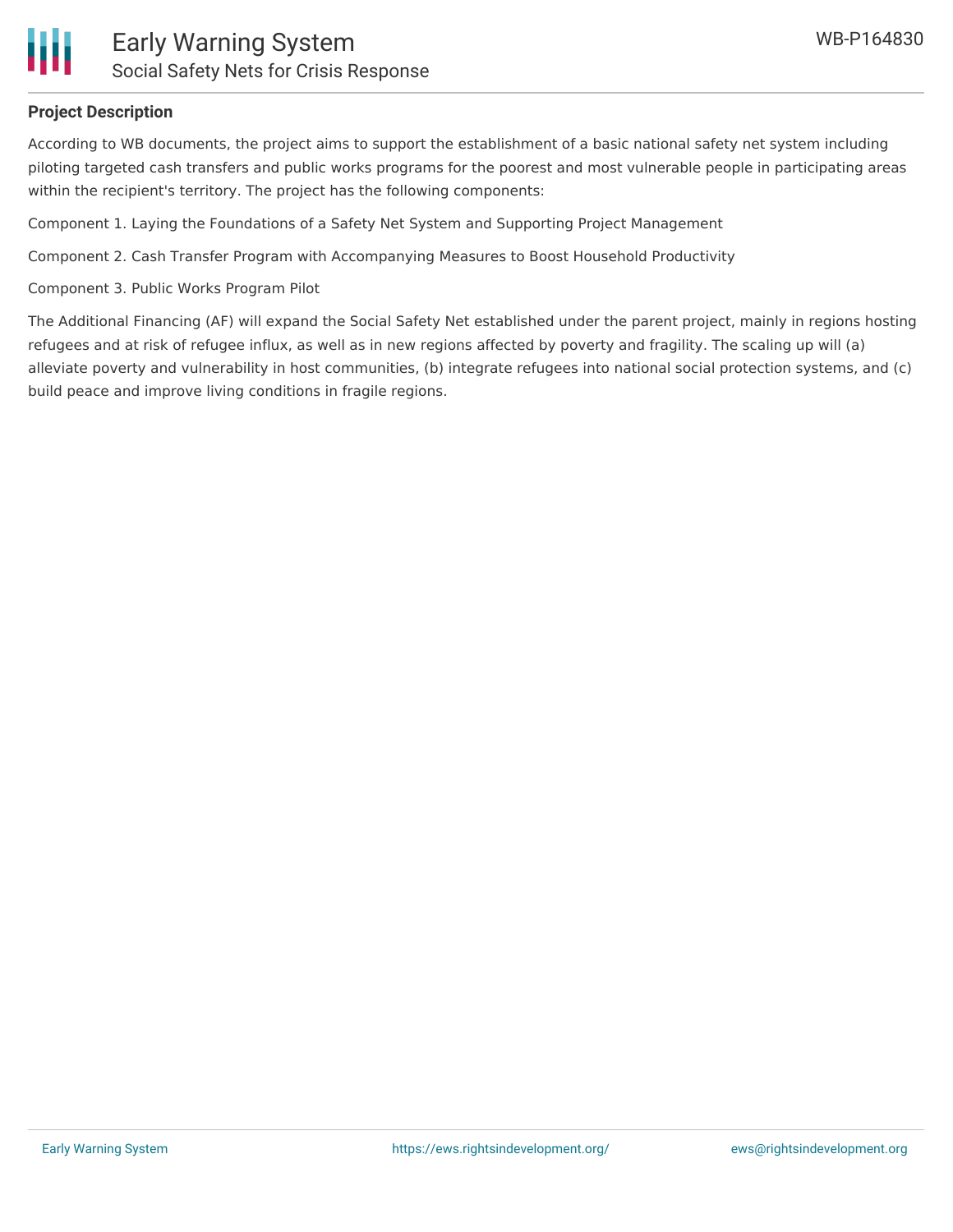

#### **Investment Description**

World Bank (WB)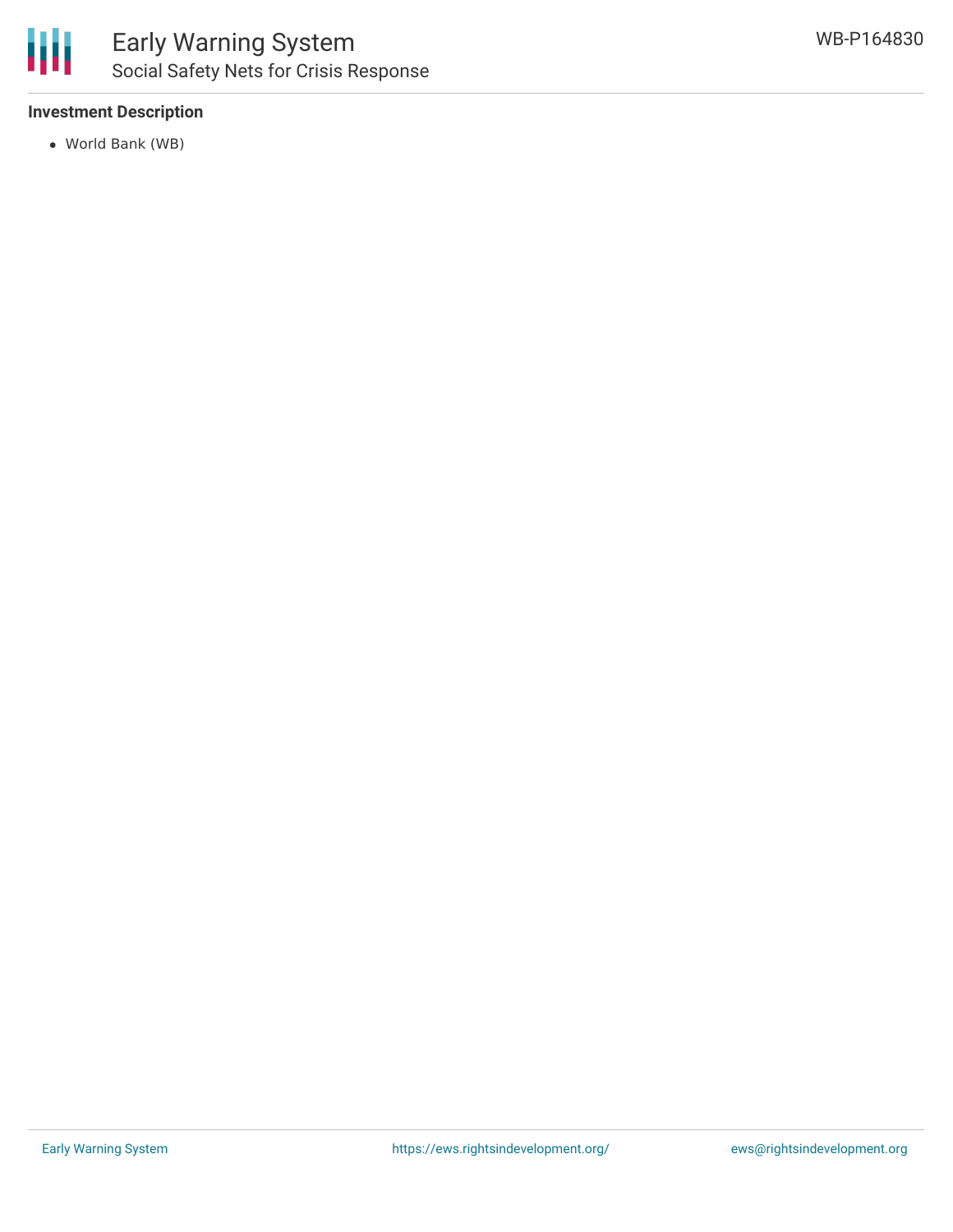

#### **Contact Information**

Team Leader: Rebekka E. Grun

Senior Economist, World Bank

No contact information provided at the time of disclosure.

Implementing Agency: Republic of Cameroon

Michelin Njoh, Project Coordinator

No contact information provided at the time of disclosure.